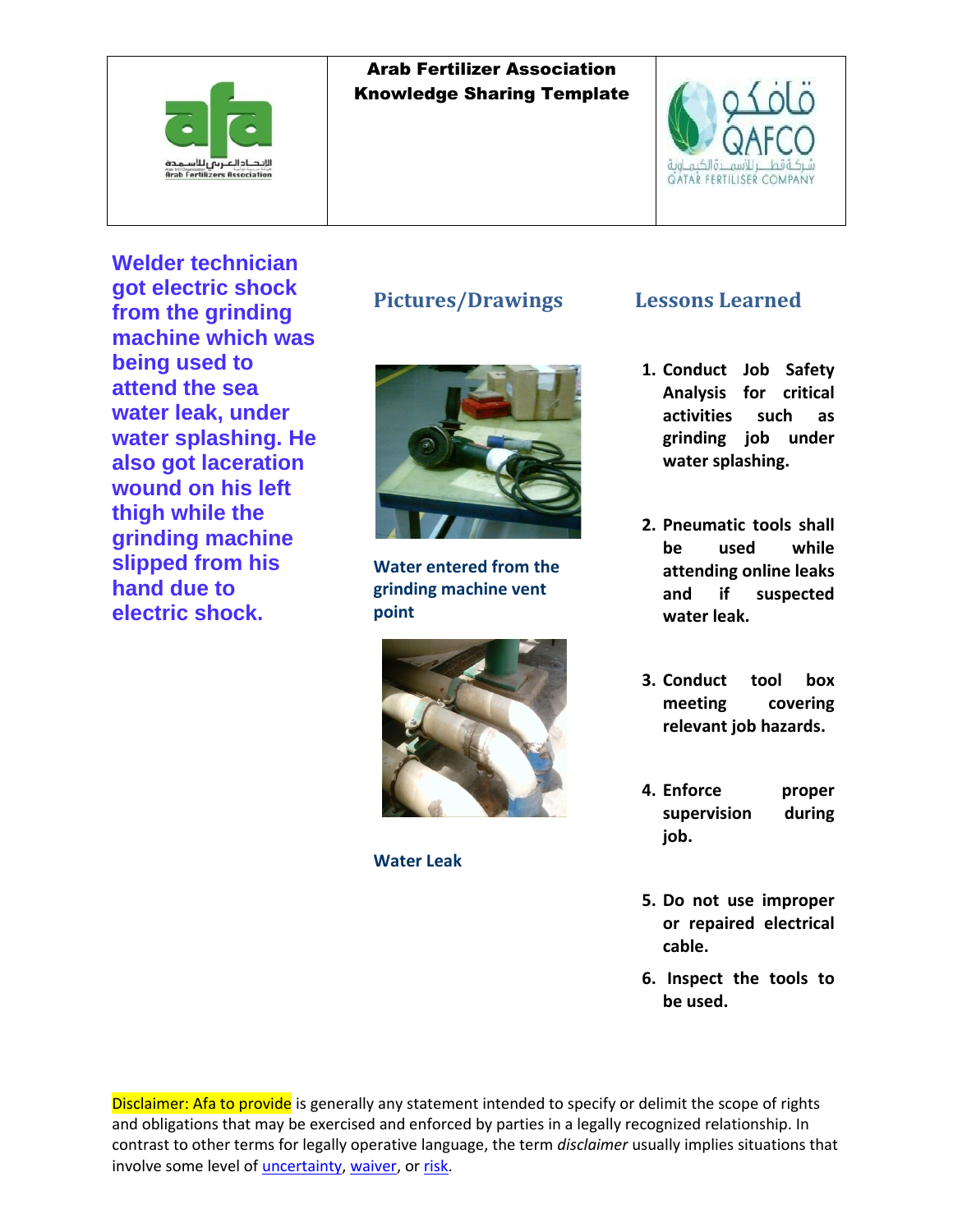



## **Description of the event:**

## **Pictures/Drawings**

**While lifting heavy equipment, the spring support locks (tailor made slim metal) became loose and projected towards a contractor fabricator's face and hits his safety glass.**



## **Lessons Learned**

- **1. Procedures shall be followed, and any change in procedure shall be in consultation with QAFCO responsible team only.**
- **2. Before conducting any critical activity such as lifting of heavy equipment, Task Risk assessment and Job safety analysis shall be done.**
- **3. Special care shall be taken during dealing with spring support in order to avoid such incident in the future.**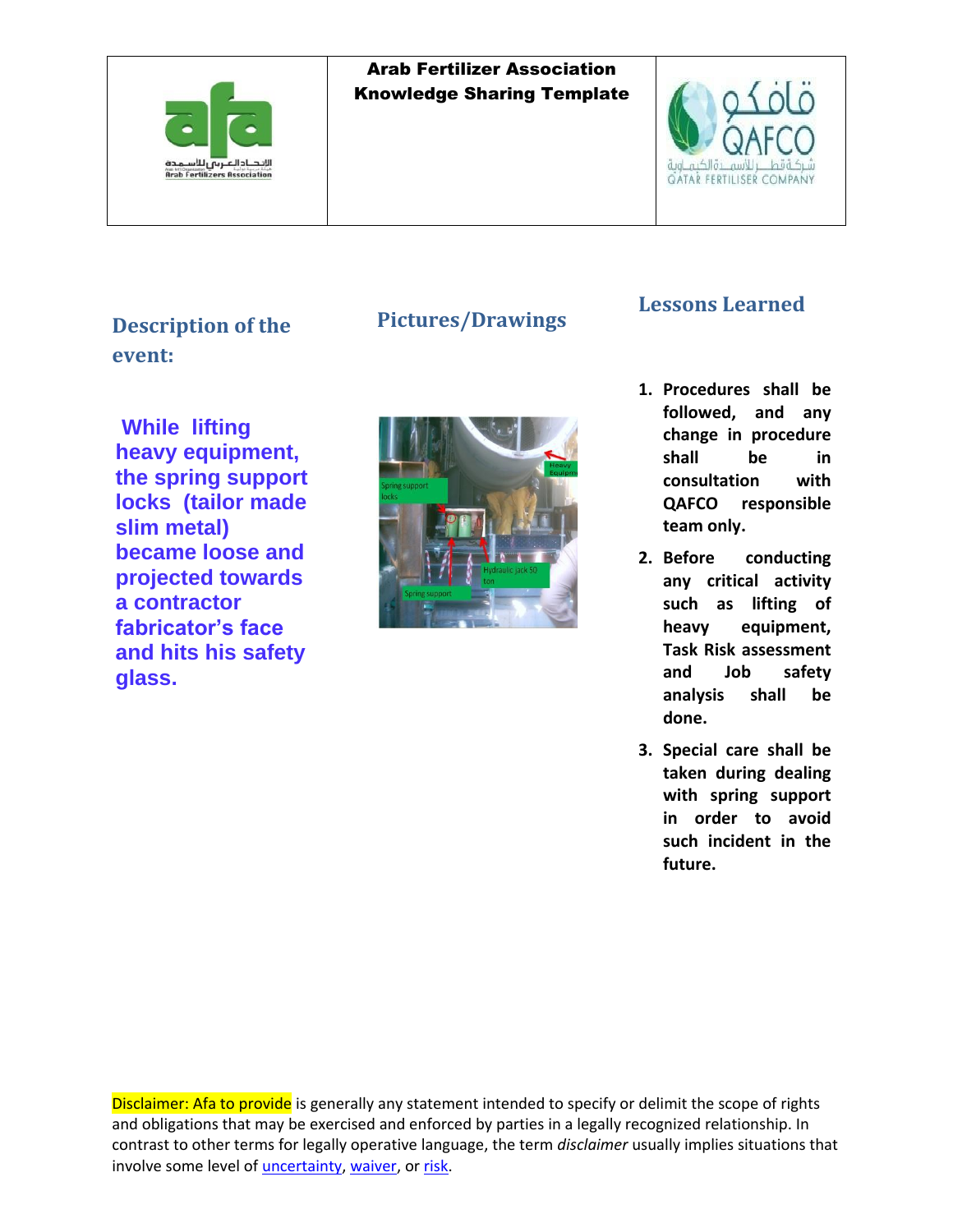



## **Description of the event:**

**Maintenance of Roll crusher was carried out. While checking the belt tension by QAFCO Mechanic another mechanic rotated the rollers manually to check free rotation. It was highlighted that the glove worn by him got caught in between the pulley and drive belt and dragged his finger inside. He got fractures in both index finger and middle finger of his right hand.**

#### **Pictures/Drawings**



This incident happened on 15<sup>th</sup> Feb 2013 in Urea-5.

#### **Lessons Learned**

- **1. [Equipment shall](http://notesportal.qafco.com.qa/Techserv/Safety/TestSafe.nsf/CorrectiveAction.xsp?documentId=57ADCFD51F4F93EE43257B1C001A6BBA&action=editDocument)  not [be operated](http://notesportal.qafco.com.qa/Techserv/Safety/TestSafe.nsf/CorrectiveAction.xsp?documentId=57ADCFD51F4F93EE43257B1C001A6BBA&action=editDocument)  [manually while](http://notesportal.qafco.com.qa/Techserv/Safety/TestSafe.nsf/CorrectiveAction.xsp?documentId=57ADCFD51F4F93EE43257B1C001A6BBA&action=editDocument)  [persons are still](http://notesportal.qafco.com.qa/Techserv/Safety/TestSafe.nsf/CorrectiveAction.xsp?documentId=57ADCFD51F4F93EE43257B1C001A6BBA&action=editDocument)  [working at](http://notesportal.qafco.com.qa/Techserv/Safety/TestSafe.nsf/CorrectiveAction.xsp?documentId=57ADCFD51F4F93EE43257B1C001A6BBA&action=editDocument) the [machine.](http://notesportal.qafco.com.qa/Techserv/Safety/TestSafe.nsf/CorrectiveAction.xsp?documentId=57ADCFD51F4F93EE43257B1C001A6BBA&action=editDocument) The importance of good coordination was highlighted to assure that this kind of incidents will not occurs in the future**
- **2. Qafco has recently ordered Special Type Gloves (Ansell-11-618) to be used for precision work**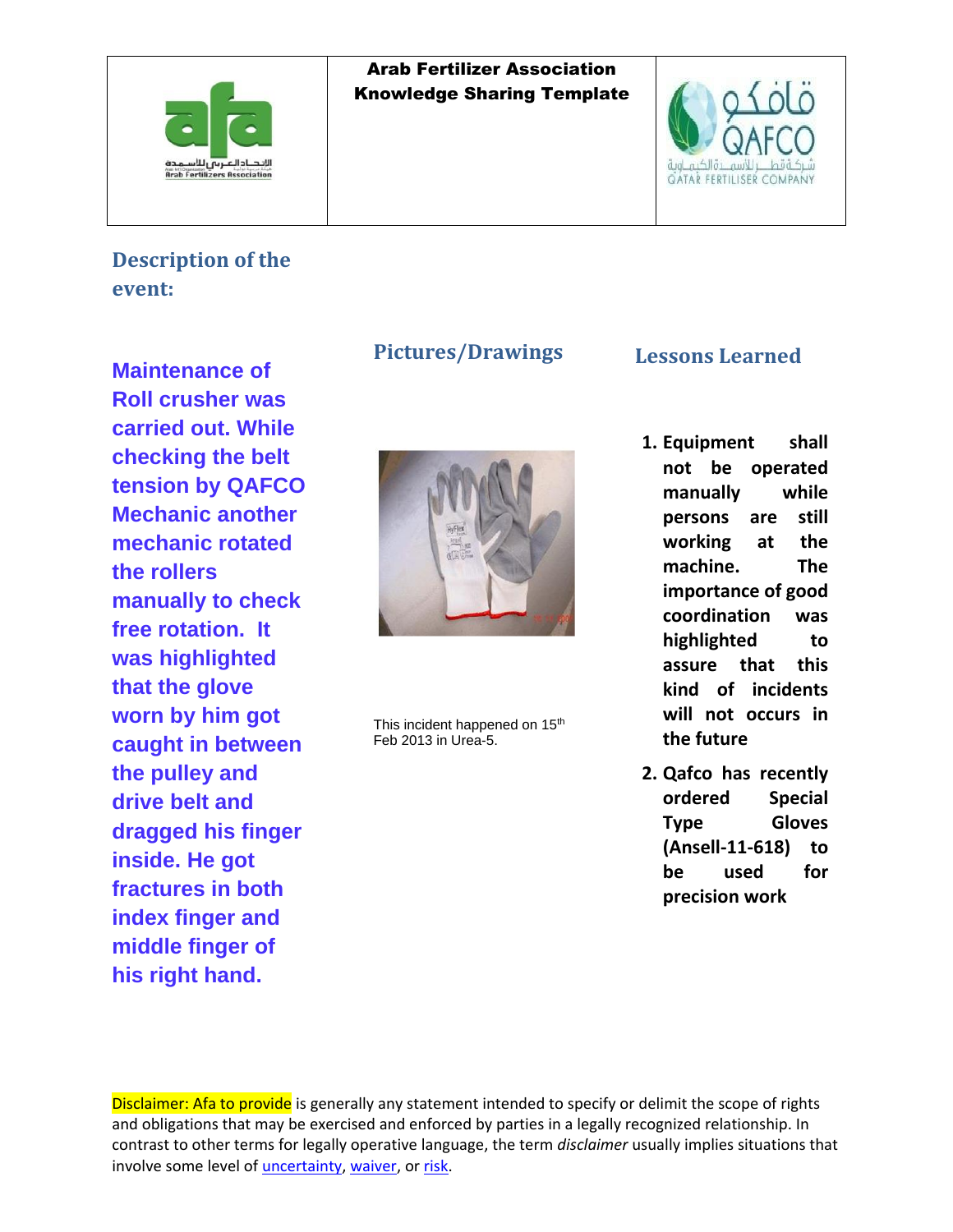



# **Description of the event:**

**While disengaging an empty long bed trailer from a forklift, by removing the towing pin, the right index finger caught in between the pin due to movement of the trailer which was not secured.** 



## **Pictures/Drawings Lessons Learned**

- **1. All trolleys must be secured by wheel stoppers prior to disengagement of the pin.**
- **2. Convey information to fork lift drivers on safe disengagement of trolleys or other mobile equipment that are towed using forklift and ensure that it is part of tool box talk.**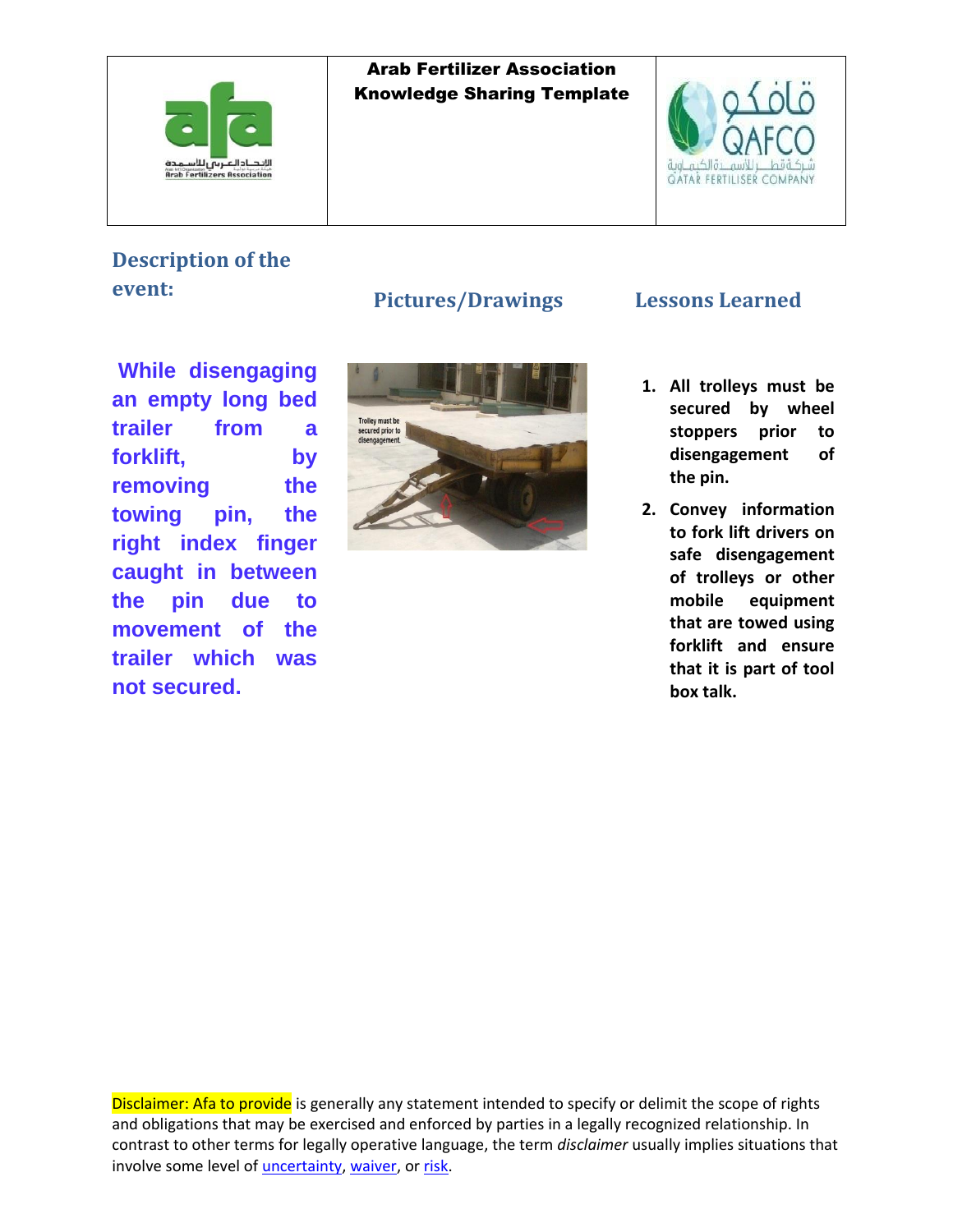



## **Description of the event:**

**Contractor technician got cut injury on his right knee by a grinder as he was receiving a light duty grinder from his fellow coworker while its grinding wheel was still rotating.**

#### **Pictures/Drawings Lessons Learned**



- **1. To make sure that the grinder wheel shall be stopped totally before hand over / stationed in the floor.**
- **2. The person shall be alert and cautious, especially when he deals with sharp tools.**
- **3. Effective tool box to be carried out and potential hazard to be identified before starting any task.**
- **4. Supervisors shall assure that the tool is in good condition and can be used in safe way.**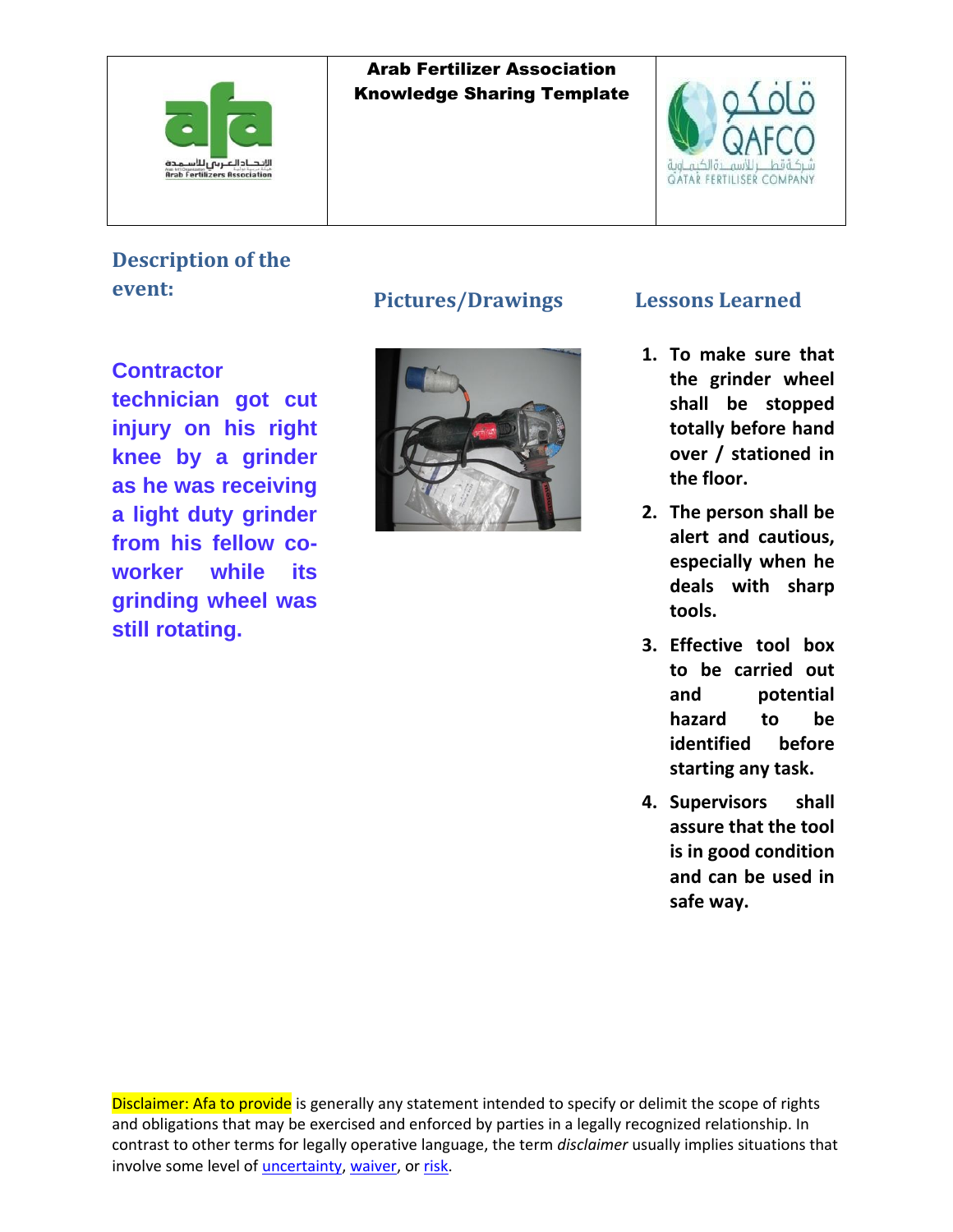



**Description of the event:**

**While HP cleaning on methanator cooler (E0612), technician forgot to release the paddle of pressure foot valve while taking out the flexi lens nozzle from tube to tube, resulted the tip of flexi lens touched his neck.**



#### **Pictures/Drawings Lessons Learned**

- **1. Contractor HP skills to be checked at QAFCO site before starting the jobs.**
- **2. Before working in HP cleaning job, contactor must submit third party certification of technicians.**
- **3. Improve the selection process for HP cleaning contractors.**
- **4. Ensure proper rest provided.**
- **5. Increase supervision from contactor side.**
- **6.**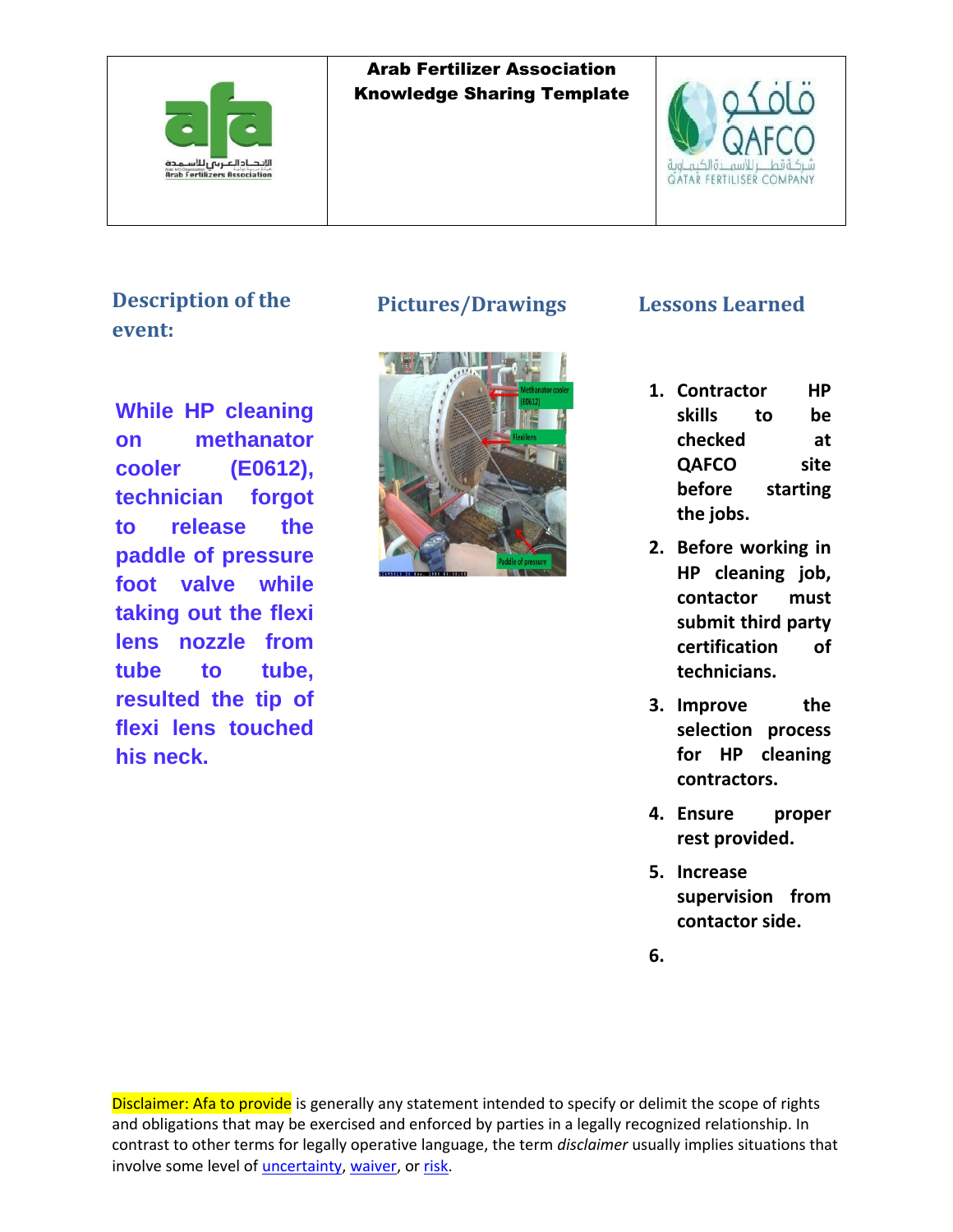



# **Description of the event:**

**The cation exchanger column in the sample handling system burst and hot water splashed over the Neck and Face area of Qafco technician, causing second degree Burns**

#### **Pictures/Drawings Lessons Learned**





- **1. Design parameters shall be reviewed to confirm the adequacy of the system when modifications are carried out.**
- **2. Requirement of Preventive Maintenance Schedule for components in sub systems to be considered.**
- **3. Refresher training needs to be identified and imparted at regular intervals.**
- **4. Assess the need of additional PPEs while working on high pressure and temperature**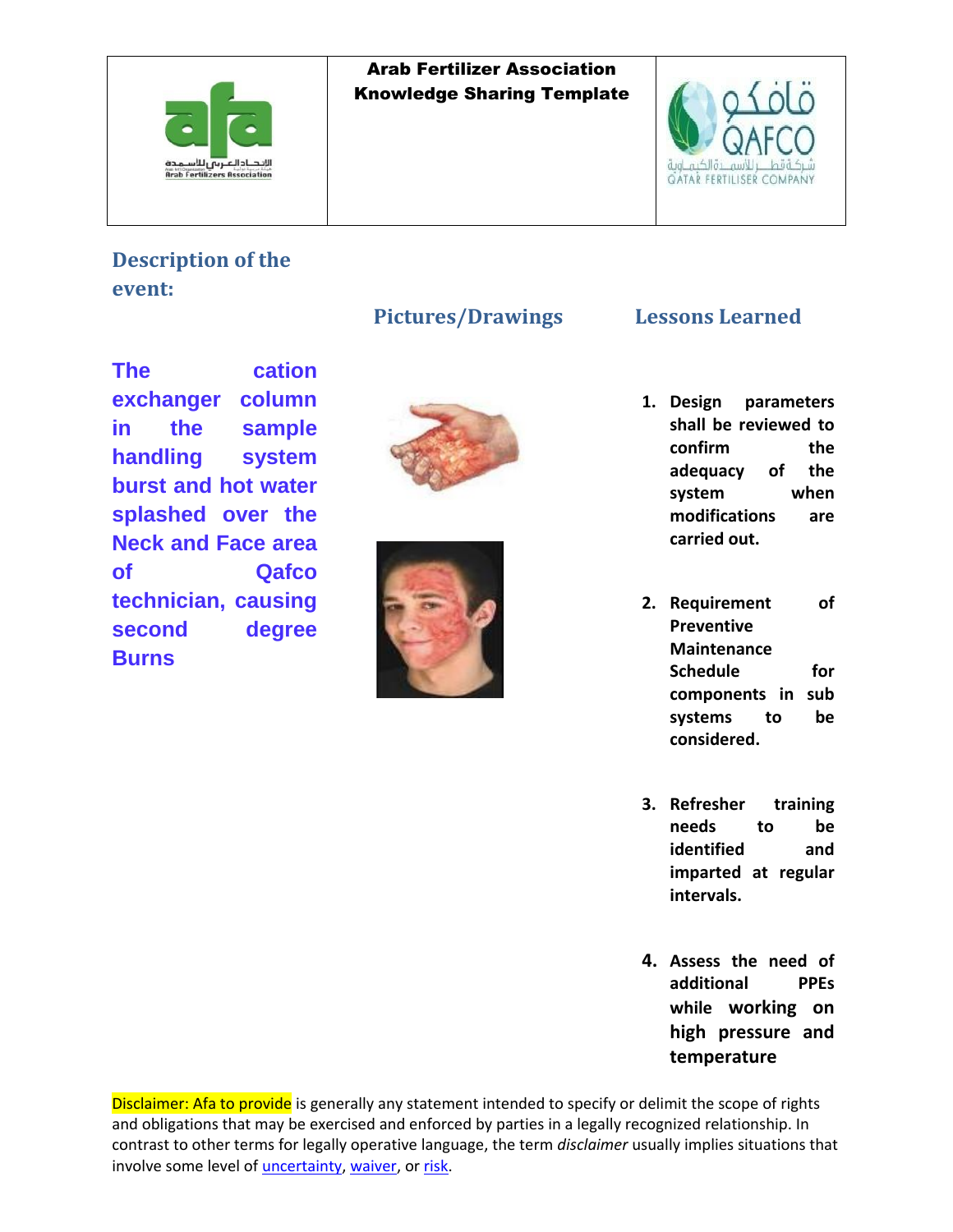



**systems.** 

**injury**

## **Description of the event:**

**While Contractors were bringing down scaffolding metal plank from 7 Meter floor to the ground level (manually transferred from one person to another person), one metal plank slipped and hit two scaffolders, who were working on the ground level & on 2 mtr height on scaffolding platform.**

#### **Pictures/Drawings**



#### **Wrong Method (standing under hanging load)**



**Right Method ( standing below scaffolding platform)** 



#### **Wearing helmet protected them from bad**

## **Lessons Learned**

- **1. Effort shall be made to find industrial best practices to conduct such type of job.**
- **2. Proper supervision & tool box meetings shall flag out any hazards or unsafe conditions while the job is in progress.**
- **3. Ensure to wear helmet while working**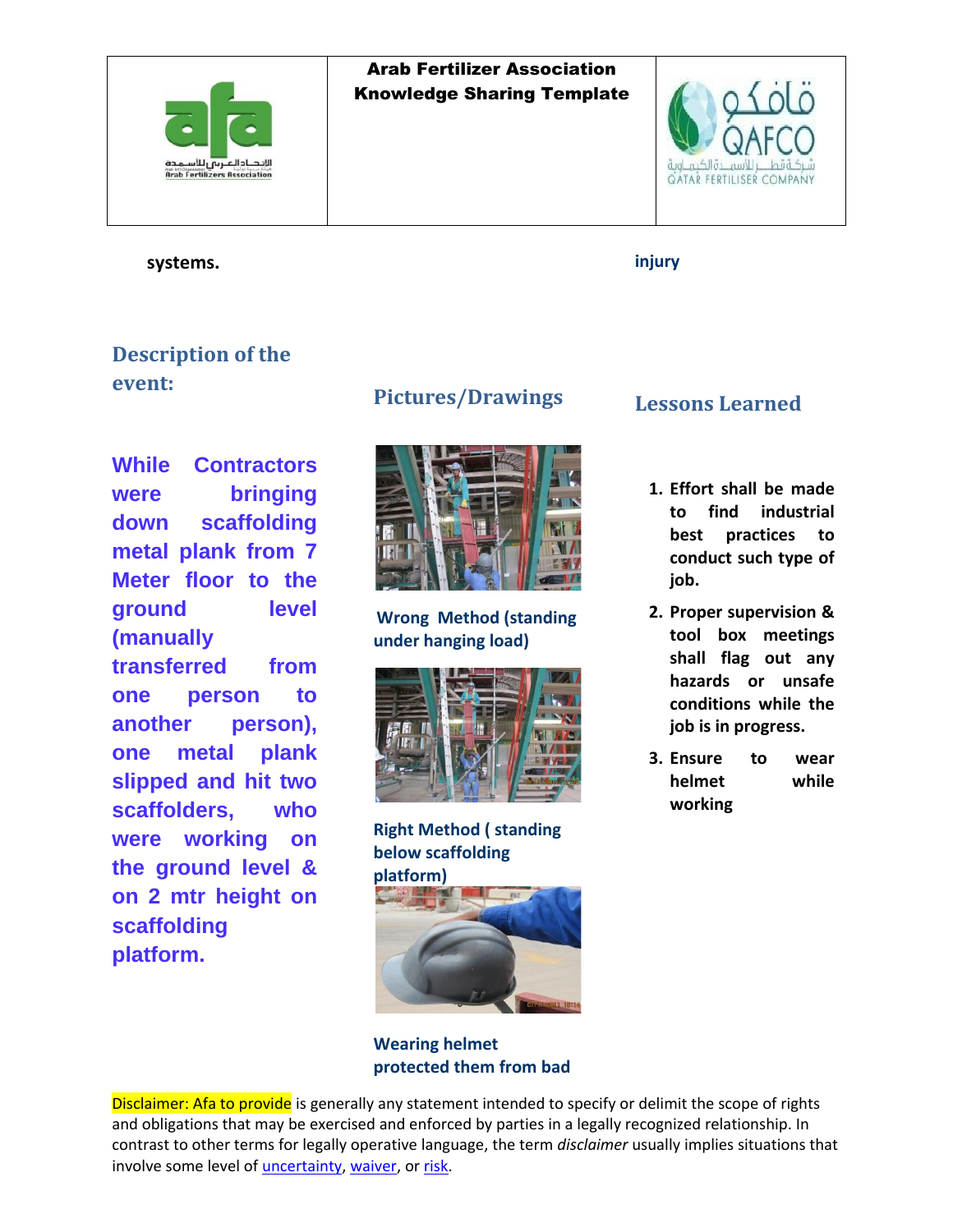



# **Description of the event:**

**While opening spool piece (121.E0401) using pneumatic wrench, suddenly hose came out from jubilee clamp and hit left leg of the contractor.**

#### **Pictures/Drawings**



**Shank length too short to have two clamps**



#### **Lessons Learned**

- **1. Tool store to ensure inspection of material issued (prior to issue and on receiving from end user).**
- **2. Keep record and serial no. for traceability.**
- **3. Inspection of tools by executor prior to start of work to ensure their integrity.**
- **4. To explore the new type of clamp to replace the jubilee clamp.**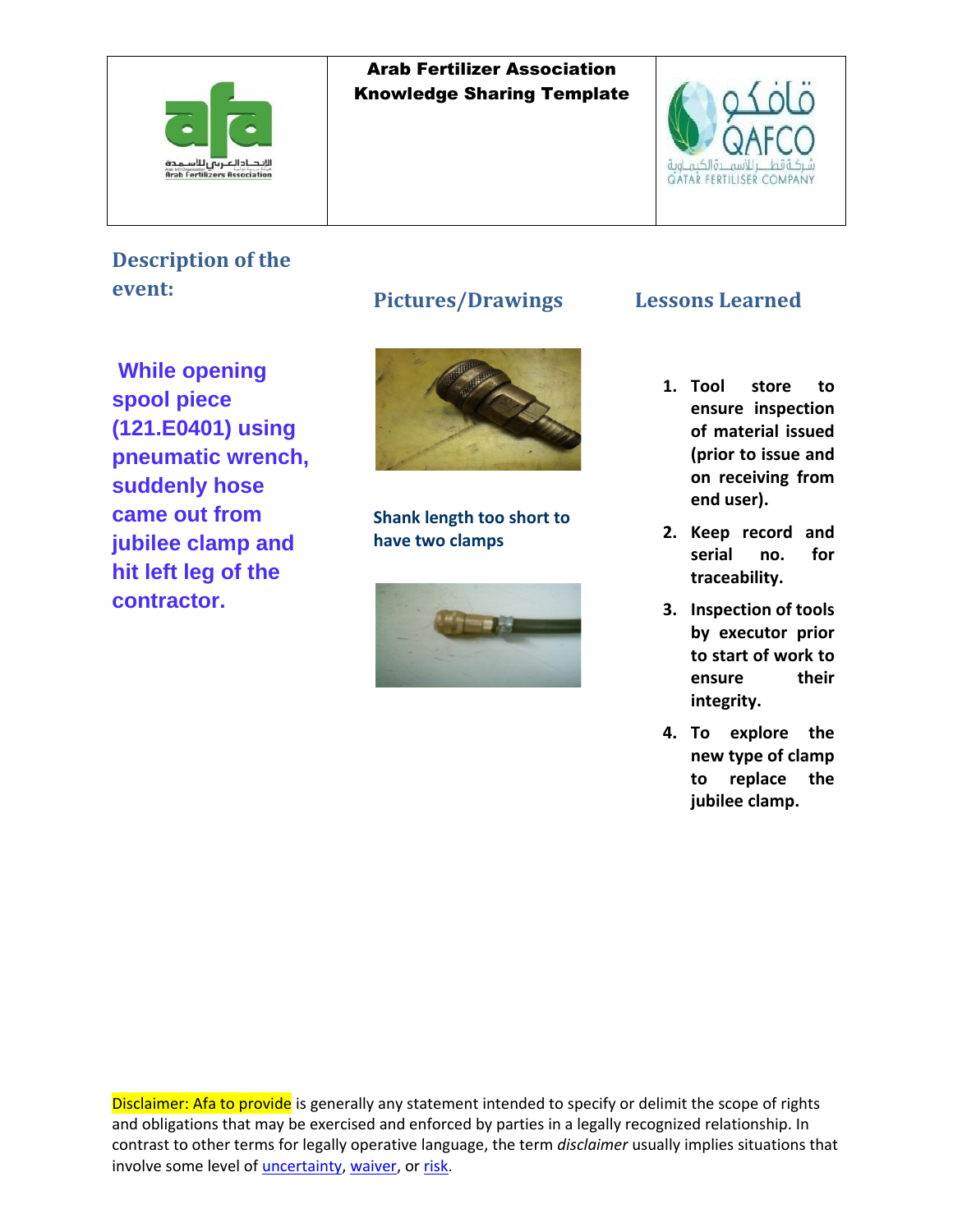



# **Description of the event:**

**During scaffolding erection work at ground level, suddenly one socket nut ( 65mm bolt size, 3 kg weights) fell down from 15 meters height and hit the safety helmet of a mechanic working on suspended scaffolding platform.**

#### **Pictures/Drawings**





#### **Lessons Learned**

- **1. When high elevation jobs are carried out on suspended platform, the area below has to be barricaded with appropriate warning signs.**
- **2. When permits are issued, hazards from jobs that are being carried out in the close vicinity need to be addressed and vice-versa.**
- **3. Appropriate use of PPE can help limit the consequence on exposure to an incident.**
- **4. Prior to starting a job look around the area to detect any hazard from the activity.**
- **5. Importance to conduct adequate tool box meeting.**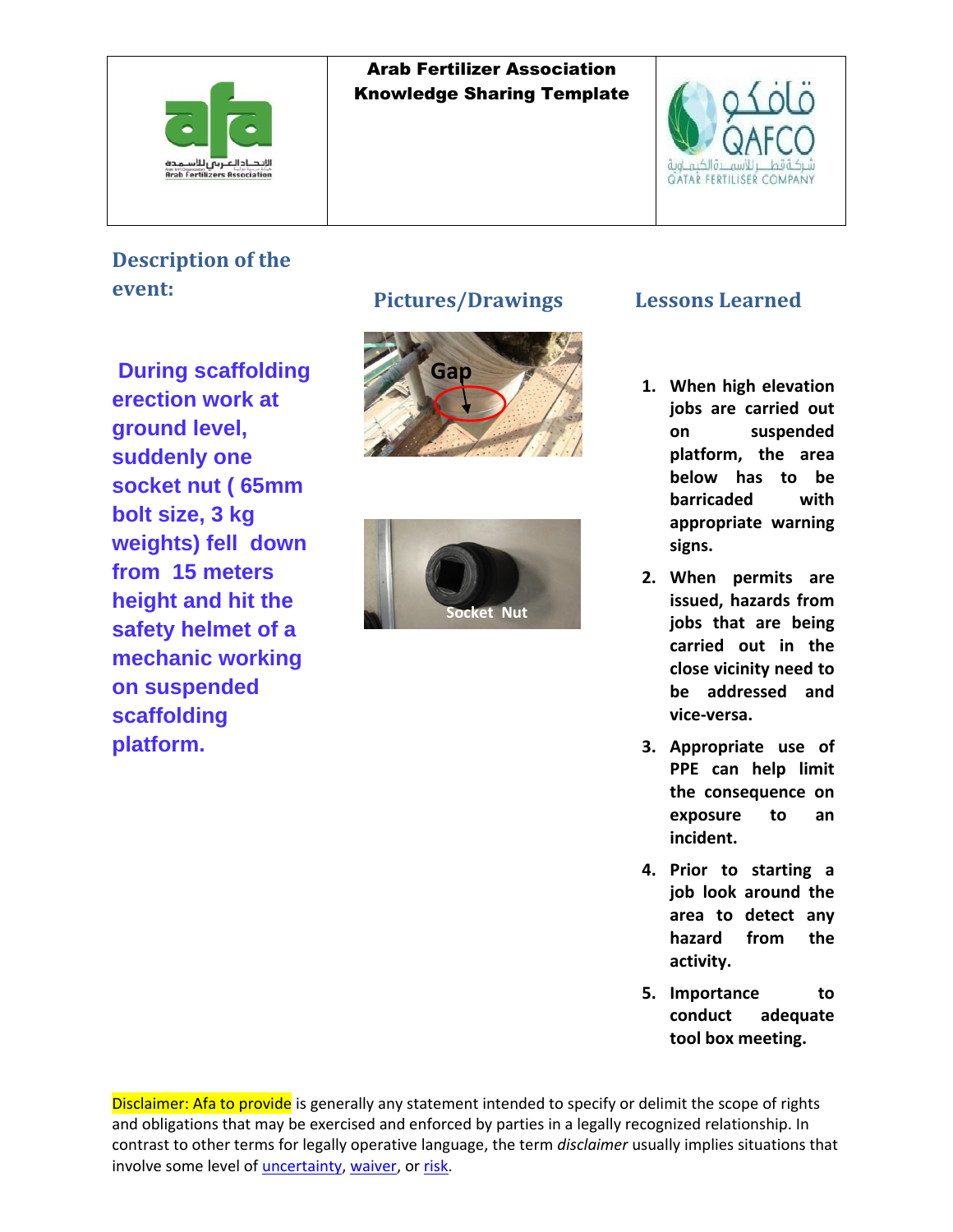



## **Description of the event:**

**Welder technician got electric shock from the grinding machine which was being used to attend the sea water leak, under water splashing. He also got laceration wound on his left thigh while the grinding machine slipped from his hand due to electric shock.**

#### **Pictures/Drawings**



**Water entered from the grinding machine vent point**



**Water Leak**

#### **Lessons Learned**

- **7. Conduct Job Safety Analysis for critical activities such as grinding job under water splashing.**
- **8. Pneumatic tools shall be used while attending online leaks and if suspected water leak.**
- **9. Conduct tool box meeting covering relevant job hazards.**
- **10. Enforce proper supervision during job.**
- **11. Do not use improper or repaired electrical cable.**
- **12. Inspect the tools to be used.**